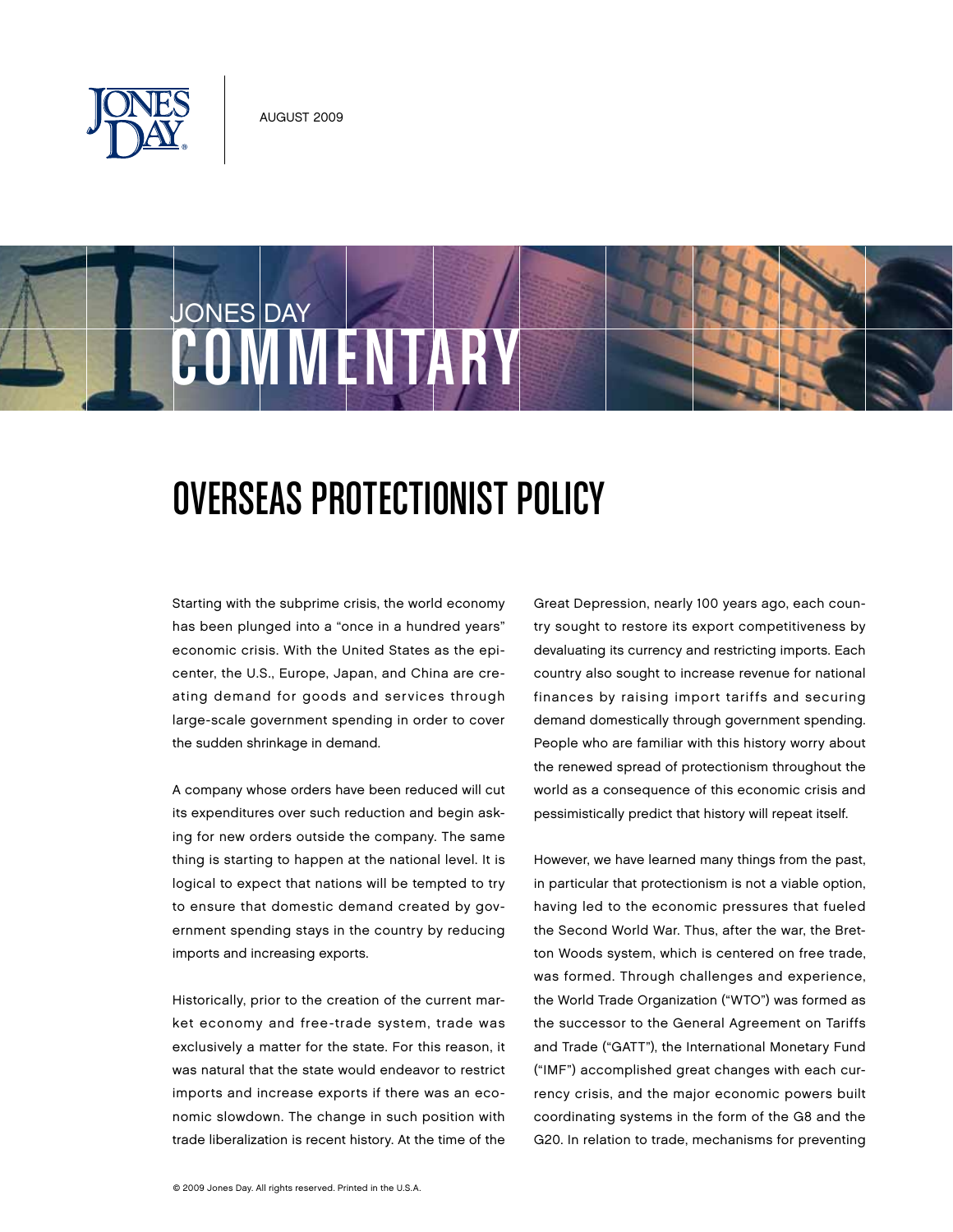protectionism through various agreements have been effective not only against tariffs and quantitative restrictions but also against other protectionist measures, such as antidumping and countervailing tariffs.

A June 2009 report published by the Japanese Ministry of Economy, Trade and Industry on compliance by major trading partners with trade agreements (including the WTO, Free Trade, and Economic Partnership Agreements and bilateral investment treaties) pointed out the institution of protectionist measures and trade barriers by several governments. The overall protectionism picture, however, is not quite as bleak as some would portray. Despite the blatant tariff-increasing measures taken by Russia (which does not belong to the WTO), WTO members, with the exception of India and several other countries, are upholding the Uruguay Round agreements and are taking moderate measures at the national level.

That said, companies and private industry often have a different perspective. Many cases have arisen of companies or industries requesting protectionist measures from governments to address their particular commercial difficulties. Consequently, the forms of protectionist policies are diversifying. Foreign or international companies that wish to oppose such policies are finding that they must be prepared to respond to a diversity of protectionist stances.

Though the WTO intends to make new agreements in some areas, new issues such as "standards revision" have recently emerged. This is the practice of effectively restricting imports through mandatory standards, such as those reportedly being used for steel products in India, instead of the voluntary standards that have been acceptable to date. There is also the issue of "change of tariff category," changing the product's tariff category in order to raise the tariff, a method that is being examined with regard to cellular telephones in the EU. There are also the more traditional protectionist measures of "antidumping" and "countervailing tariffs." Antidumping was a protectionist strategy adopted by U.S. companies, mainly in the areas of steel and semiconductors, in the 1970s and 1980s, but today, it is the antidumping suits against the products of developing countries—particularly the chemical products of China—that stand out. Agricultural subsidies have also become a major negotiation item for the Doha Round.

A slightly more elaborate method of inhibiting trade procedurally consists of restricting the number of customs offices that issue import licenses. Cases such as the Poitiers case, brought against Japanese electronic appliances (mainly VTR) by France in the 1980s, illustrate this practice. Since the end of 2008, Indonesia has been dealing with similar issues.

In the intellectual-property realm, another protectionist strategy that is being taken is the restraining of competitors' "unfair" imports through infringement claims. Many countries have also adopted the strategy of questioning the "safety" of various products (e.g., food and consumer goods) in order to restrain their importation through quarantines.

A major topic currently drawing attention is the "Buy American" clause in the Stimulus Act, which restricts U.S. government procurements to American goods and services. Because the clause makes clear that it "will be applied in a manner consistent with U.S. obligations under international treaties," it is understood that it will not violate WTO agreements; nevertheless, for companies of nations like China and Russia that are not signatories to the WTO Agreement on Government Procurement, the clause will be a major barrier to trade.

Thus, since regulations related to the sale and trading of products in the form of increased tariffs or quantitative restrictions are readily discernible by outsiders, changes in domestic regulations are being used to create new import restrictions. That is a major risk in terms of sales for companies, one that will result in requests to governments for protection by companies or industries. Consequently, as part of risk management, companies need to constantly monitor trends for regulatory changes that may affect them.

If a company finds that it may suffer or has suffered adverse consequences due to a regulatory system, it may wish to take some or all of the following measures.

It may wish to quickly provide information to, and press for action by, the Japanese government or an international agency. In many cases, because of the risk of reprisal, companies may wish to request anonymity and may avoid providing specific examples; however, doing so may hinder the development of the matter.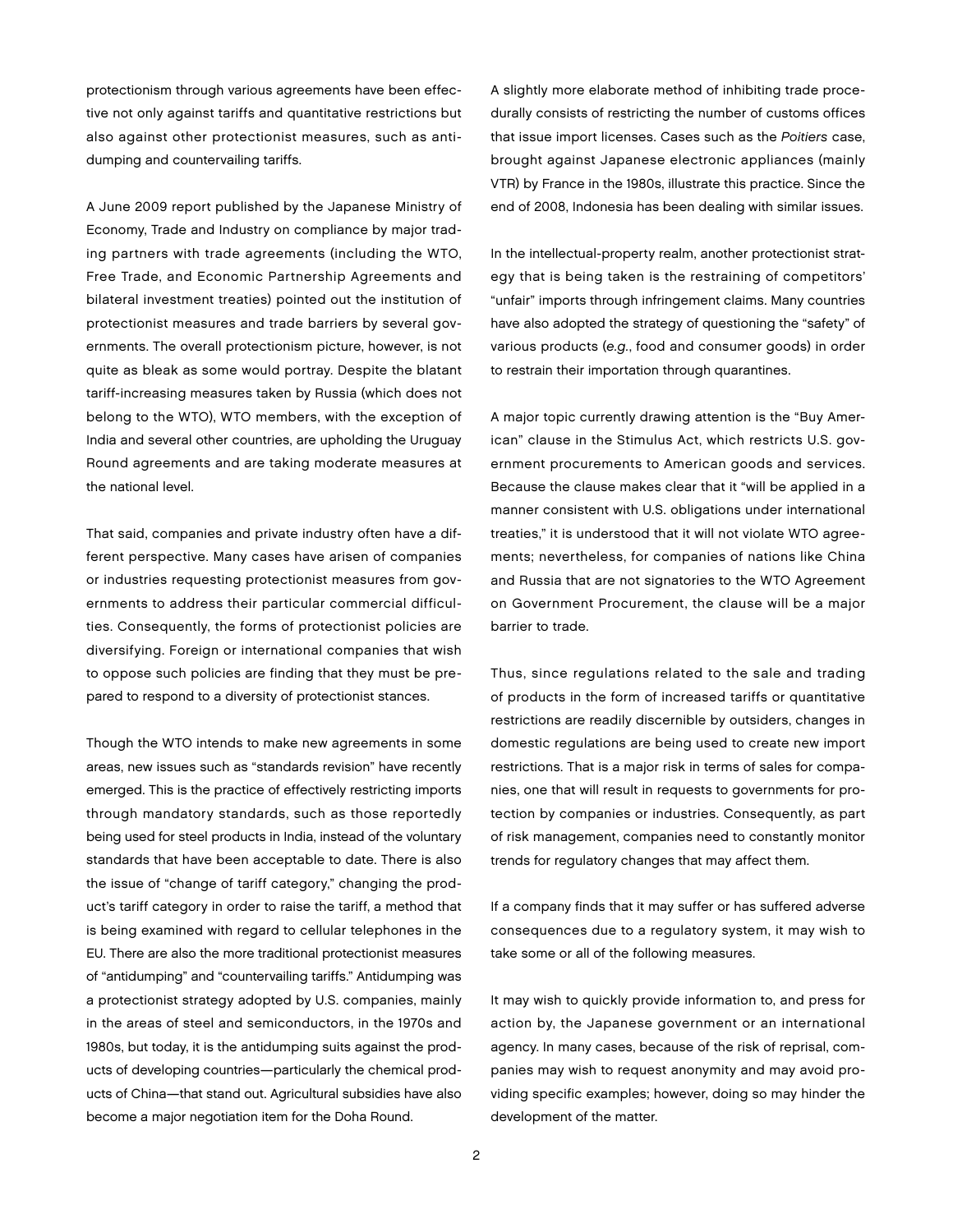A company may also wish to point out the problem to the relevant government. However, courage is required to approach a government as a single company. So what should be done? There are chambers of commerce and other such organizations representing Japanese business in many commercial capitals overseas. It is important to make use of such organizations, which are voices for the interests of Japanese companies. There are many cases of Japanese companies hesitating to join local Japanese chambers of commerce; nevertheless, chambers of commerce play an important role, not only in providing information but also in reflecting views of the member companies. Chambers of commerce in the U.S. and Europe vigorously and successfully demand improvements from government by cooperating with embassies and consulates. In the case of Japanese companies, cooperation should be considered not only with chambers of commerce, but also with the Japan External Trade Organization ("JETRO").

Relationships with local customers, relationships with trade partners, and relationships with relevant governments are important; indeed, it is desirable to build relationships not only with local governments with which there is regular association, but also with central governments that have authority over trade measures. Alliances with U.S. and European companies sharing a common awareness of the issues and contact with international law offices may also be helpful.

In addition, when considering the possibility of seeking decisions of judicial authorities for dispute resolution, if the protectionist measures are imposed by the central government and there are relations with local private businesses and regional governments, it is important to build a system allowing the company's views to be properly heard. It is also advisable to consider using lawyers. In such cases, it is a good idea to involve not just Japanese attorneys, but local counsel, who can best encourage local cooperation.

The above methods are considered effective for reducing the risk of protectionism affecting a company. For companies, it is necessary to monitor trends for regulatory changes, and if there are instances of protectionist measures, the company should consider communicating such unfairness externally in a comprehensive manner.

## TYPICAL EXAMPLES OF THE INTRODUCTION OF PROTECTIONIST MEASURES

| <b>Raising Tariffs</b>   | Russia    | Since November 2008, tariffs were successively raised for automobiles, cer-<br>tain brands of steel and steel products, agricultural machinery, and television<br>sets (excluding liquid crystal, plasma, and Braun tube sets, etc.). For automo-<br>biles, the higher tariff was limited to nine months, beginning in January 2009.                                                                                             |
|--------------------------|-----------|----------------------------------------------------------------------------------------------------------------------------------------------------------------------------------------------------------------------------------------------------------------------------------------------------------------------------------------------------------------------------------------------------------------------------------|
| <b>Tariff Categories</b> | EU        | Since December 2008, the European Commission has been examining a<br>change of tariff categories for parts of cellular telephones that have been ITA<br>products.                                                                                                                                                                                                                                                                |
| <b>Import Procedures</b> | Indonesia | Since December 2008, there has been a restriction on ports of importation,<br>with registration required for the importers of 529 products, including electri-<br>cal/electronic products (effective until the end of 2010). Since February 2008,<br>there has been a notice of imposing obligation for import vehicle registration<br>and inspection prior to loading for the import of 203 steel products.                     |
| Industrial Standards     | India     | Since September 2008, 17 steel products have been subjected to manda-<br>tory standards coverage by the Bureau of Indian Standards. Subsequently,<br>enforcement for parts has been suspended for one year or excluded.                                                                                                                                                                                                          |
| Safety Standards         | Russia    | The Russian Ministry of Industry and Trade is planning to submit to the gov-<br>ernment a bill regulating right-hand-drive vehicles.                                                                                                                                                                                                                                                                                             |
| Government Procurement   | U.S.      | The "Buy American" clause, requiring (1) use of American-made steel products<br>and general construction products in public works, and (2) use of American-<br>made textile products for procurement by the United States, was included<br>in the American Recovery and Reinvestment Act enacted in February 2009.<br>The clause "will be applied in a manner consistent with U.S. obligations under<br>international treaties." |